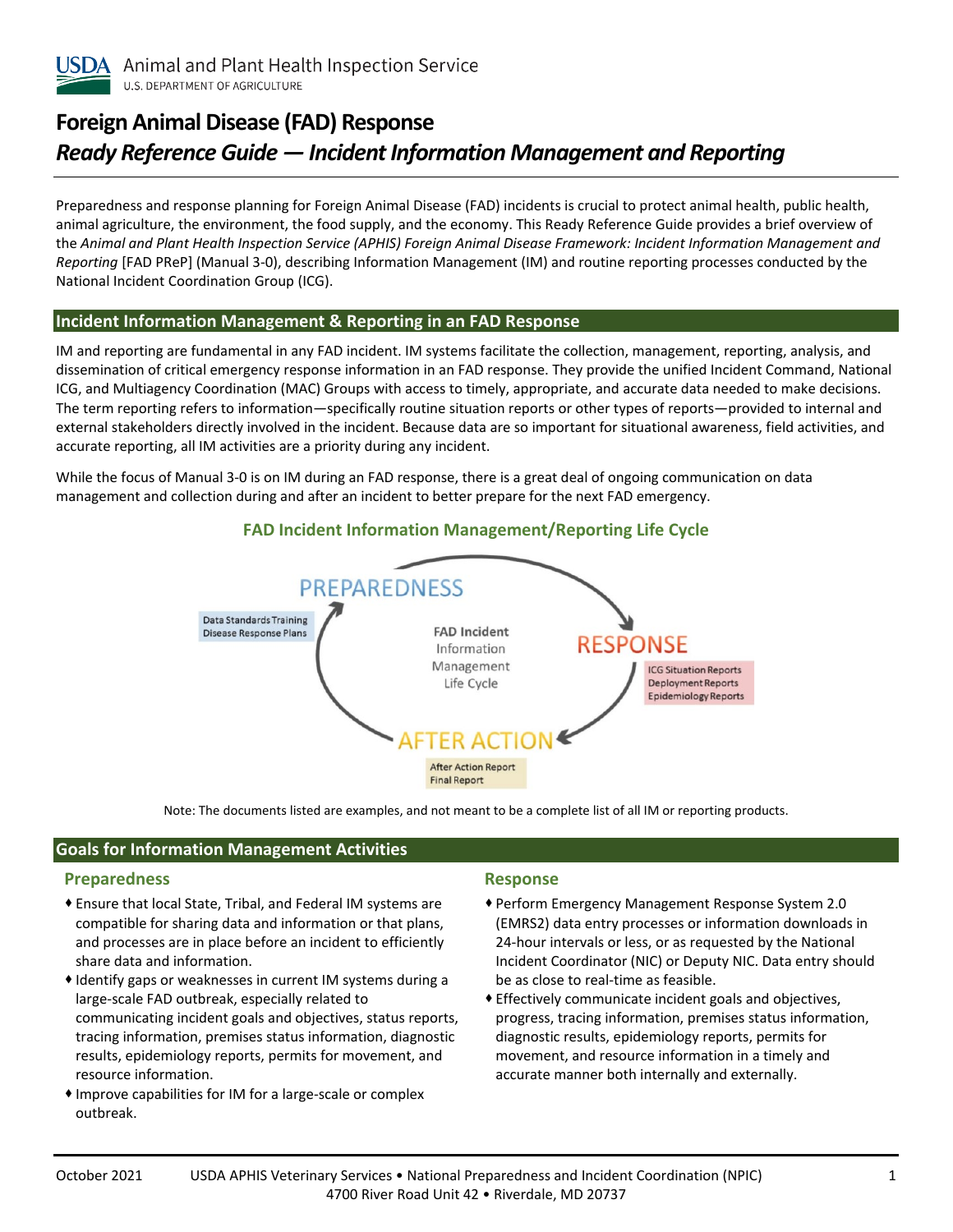## **Overview of Information Management systems used in an FAD Incident**

The primary IM systems used for disease management, diagnostics, common operating information, and logistics are as follows: EMRS2, Emergency Qualification System (EQS), Laboratory Messaging System (LMS), State data systems (e.g. USAHerds or others), and Third party systems (e.g. Geographic Information Systems (GIS) or Tableau).

## **Data flow of current Information Management systems**



Note: Current data flows indicate where it may be currently possible to electronically share specific data between the systems (in the direction of the arrow). Possible future data flows indicate where electronic sharing of specific data may occur in the future.

# **Emergency Management and Response System 2.0**

#### **EMRS2 is the USDA APHIS official system of record for all IM in FAD investigations and incidents.**

- EMRS2 automates many tasks associated with animal disease outbreaks and emergencies.
- EMRS2 provides a secure, accessible system for data collection, management, and analysis utilizing a web-based comprehensive investigation, task, and resource management suite on a universal information platform.
- EMRS2 offers users (Federal, State, Tribal officials, specialists, technicians, and epidemiologists) a means to respond to animal disease outbreaks, routine surveillance of FADs, and all-hazard animal incidents.

#### **There are five critical uses of EMRS2 in FAD preparedness, response, and after an FAD incident:**

- *Disease management:* records and manages complex information about premises and the actions that occur on those premises from detection to recovery.
- *Tracing:* robust ability to manage and report information on the movement of animals, groups of animals, and items/objects associated with outbreaks.
- Permitting: ability to issue and track all permits through EMRS2 and the EMRS2 Customer Permit Gateway.
- *Resource management:* can be used to manage personnel deployments and track other types of resources such as equipment and supplies.
- *Mapping:* real-time data using the advance Mapping Tool to provide a common operating picture to responders and the National ICG.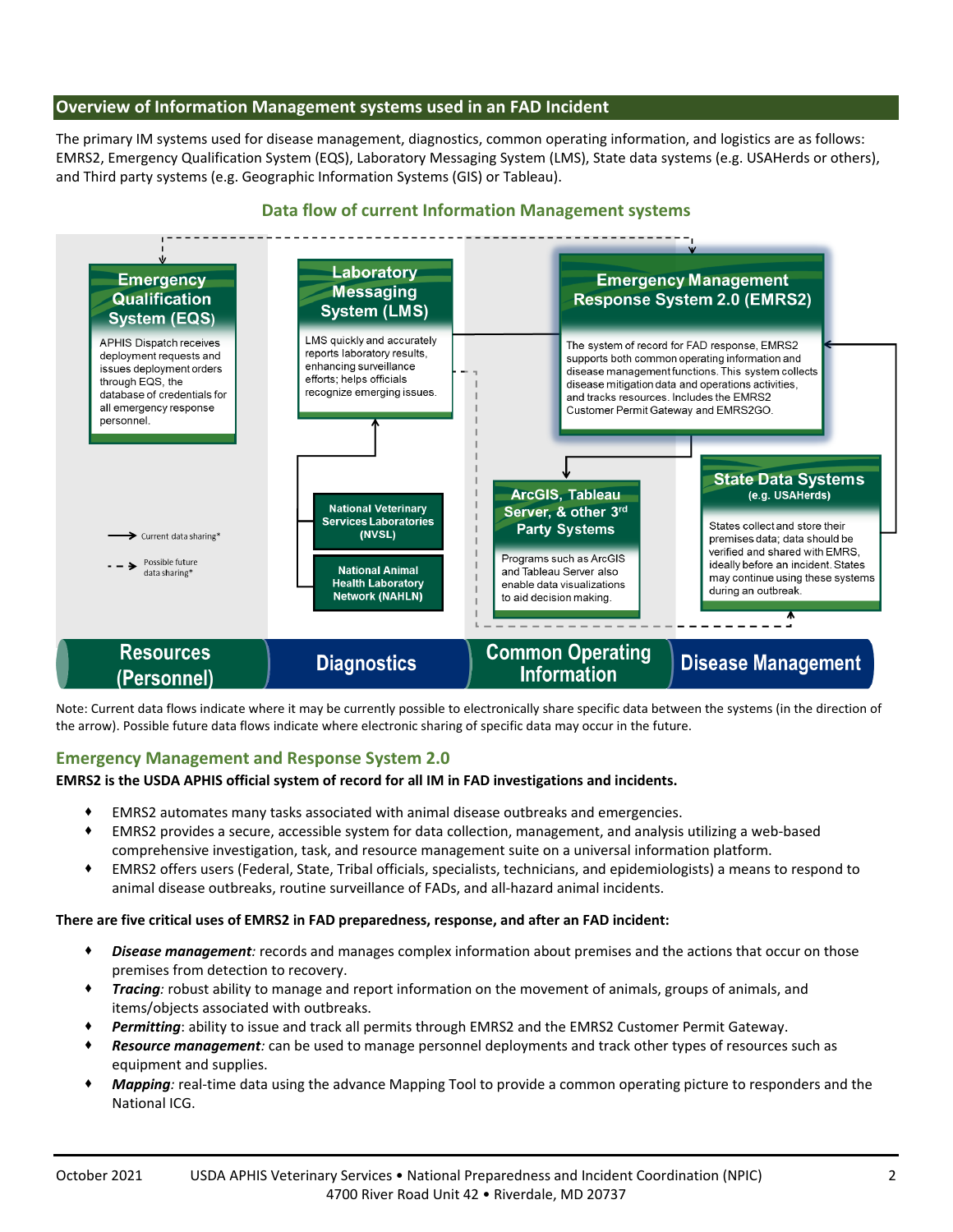# **Emergency Qualification System**

EQS is a database of emergency response personnel and their credentials for all emergency response positions; this system is used to officially deploy qualified personnel to an incident.

- EQS is managed by the APHIS Emergency Management, Safety, and Security Division (EMSSD).
- EMSSD can provide more information on EQS functionality and procedures.
- During an FAD incident, APHIS Dispatch uses EQS to fill resource orders submitted to the NIC.

## **Laboratory Messaging System**

The National Veterinary Services Laboratories serves as a reference laboratory both nationally and internationally. The National Animal Health Laboratory Network diagnostic laboratories provide early detection and response capabilities for FADs; they also provide critical surge capacity for specific disease agents.

#### **NAHLN and NVSL use LMS to do the following:**

- Provide alerts on defined events to authorized personnel.
- Securely transmit and store data using nationally recognized health information standards, which improves data quality and reuse in systems, including EMRS2.
- Report on relevant laboratory findings, allowing for effective data routing and aggregation.

### **Third Party Systems for Advanced Mapping and Visualization**

Other systems provide important analyses and visualizations for FAD response.

- *Geographic Information Systems* enables the development of complex, standardized map products and create maps and analyze geographically referenced data for patterns and trends.
- *Tableau/Tableau Server* are interactive data visualization software products that provide the ability to conduct and visualize advanced data analyses. These products can be useful in a response for all stakeholders.

## **State Data Systems**

Some States use EMRS2; other States record and collect information on premises within their State in other IM systems.

- There is a wide variation in how States manage premises identification and collection of premises data.
- Veterinary Services (VS) continues to collaborate with States, stakeholders, and agency partners to encourage the opportunity to contribute to and strengthen the repository of animal agriculture and health data.

## **Preparedness — Prior to an Incident**

There are many groups involved with IM and reporting as a part of FAD preparedness; general activities in anticipation of a potential incident include the following:

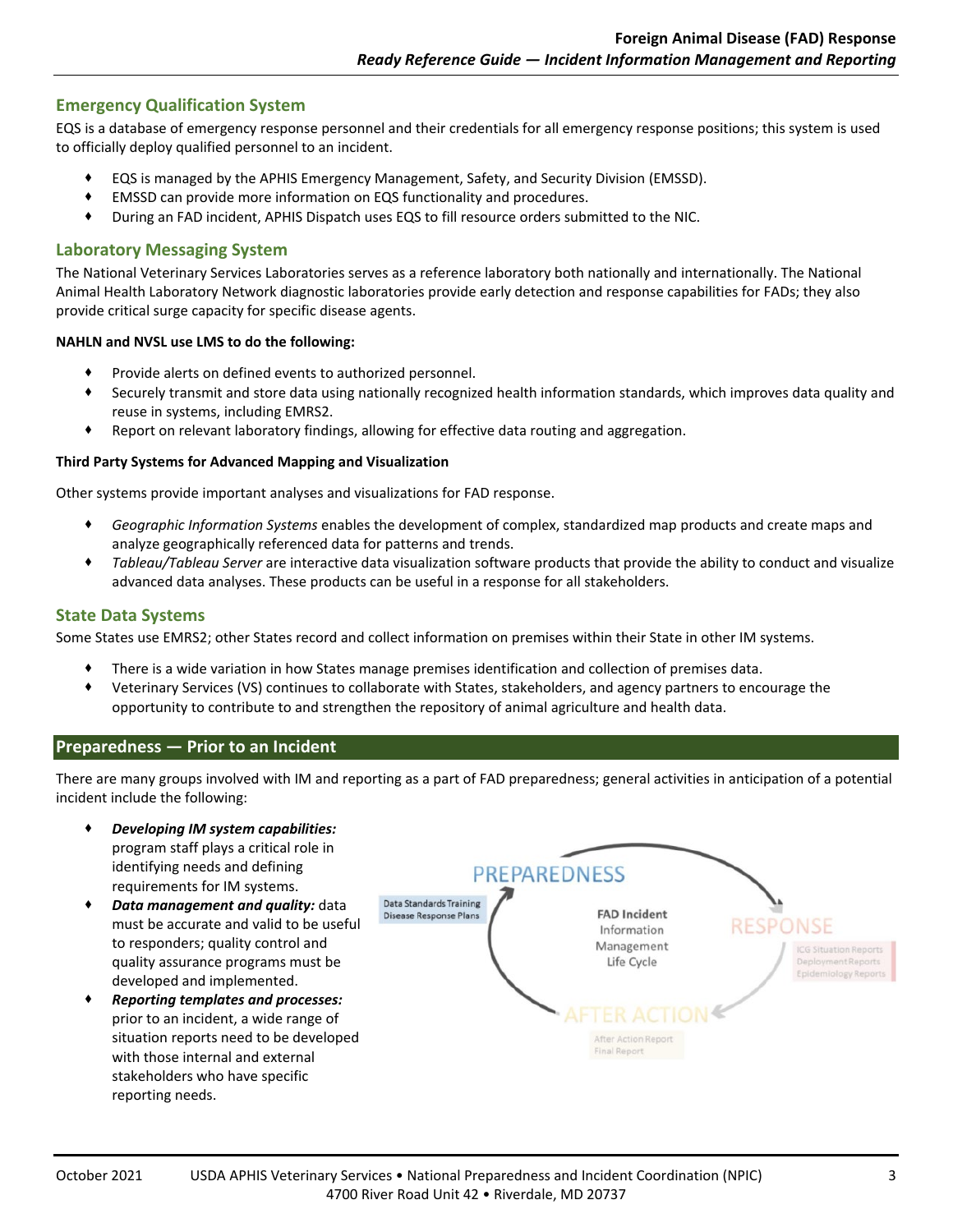



IM and reporting during an FAD incident ensures that responders, stakeholders, and decision-makers have access to accurate and timely critical emergency response information.

During FAD incidents, a variety of routine reports are required for internal and external reporting purposes. The unified Incident Command and Incident Command Post have separate and concurrent reporting requirements not covered in Manual 3-0.

#### **IM Roles and Responsibilities**

Roles vary depending on the incident and may also vary over the course of a response, based on changes in size and complexity. During an incident, for the National ICG, most of the routine IM responsibilities fall under the IM Section. Coordination with other sections and branches, as well as the Incident Management Teams /unified Incident Command is required to obtain and verify data. Data collection and entry is largely done by the unified Incident Command. Data quality assurance and control activities are conducted both in the field and by National ICG personnel.

#### **Data Management/Quality Assurance**

IM requires significant preparedness so that an effective and timely response can be executed. It is crucial that premises information and all other data associated with a response be entered into EMRS2 in a timely and accurate manner. Staff must be trained to use IM systems effectively and enter data based on consistent procedures and quality standards. The EMRS2 Staff are the first point of contact for data management and quality issues in EMRS2.

> The **Tally Sheet** is a component of EMRS2 where personnel can quickly record the bestknown information during an incident. This information is centralized but may not always be confirmed. All data in the Tally Sheet MUST be reconciled with the full EMRS2 records when complete information is available. Typically, data are reconciled at 24-hour intervals by personnel in the IM Section. The National ICG relies on the Tally Sheet as the source for data for routine incident reports and maps. One of the most

l l l d d h d h d f l

#### **National ICG Reporting**

The ICG takes on the bulk of reporting activities during an FAD incident. The ICG may use, analyze, and share information to respond to requests for information from VS or APHIS leadership, States, and any MAC Group that has been established.

There are three primary report types produced by the ICG:

- 1. **Situation Reports:** are the primary tool to summarize actions and conditions of an incident.
- 2. **Specific Reports:** provide further detail and summarize data on a specific topic. Specific reports may vary depending on the severity and complexity of the incident, but typically include the visualization of cases over time, permits and permitted movements during an outbreak, and data/mobilization information (both on-site and virtual).
- 3. **Maps**: visualize the situation and incident response. The IM Section utilizes both the EMRS2 Advanced Mapping feature as well as GIS maps produced by the GIS Mapping Cell within the ICG. The National Situation Group provides quality assurance/control for all map products.